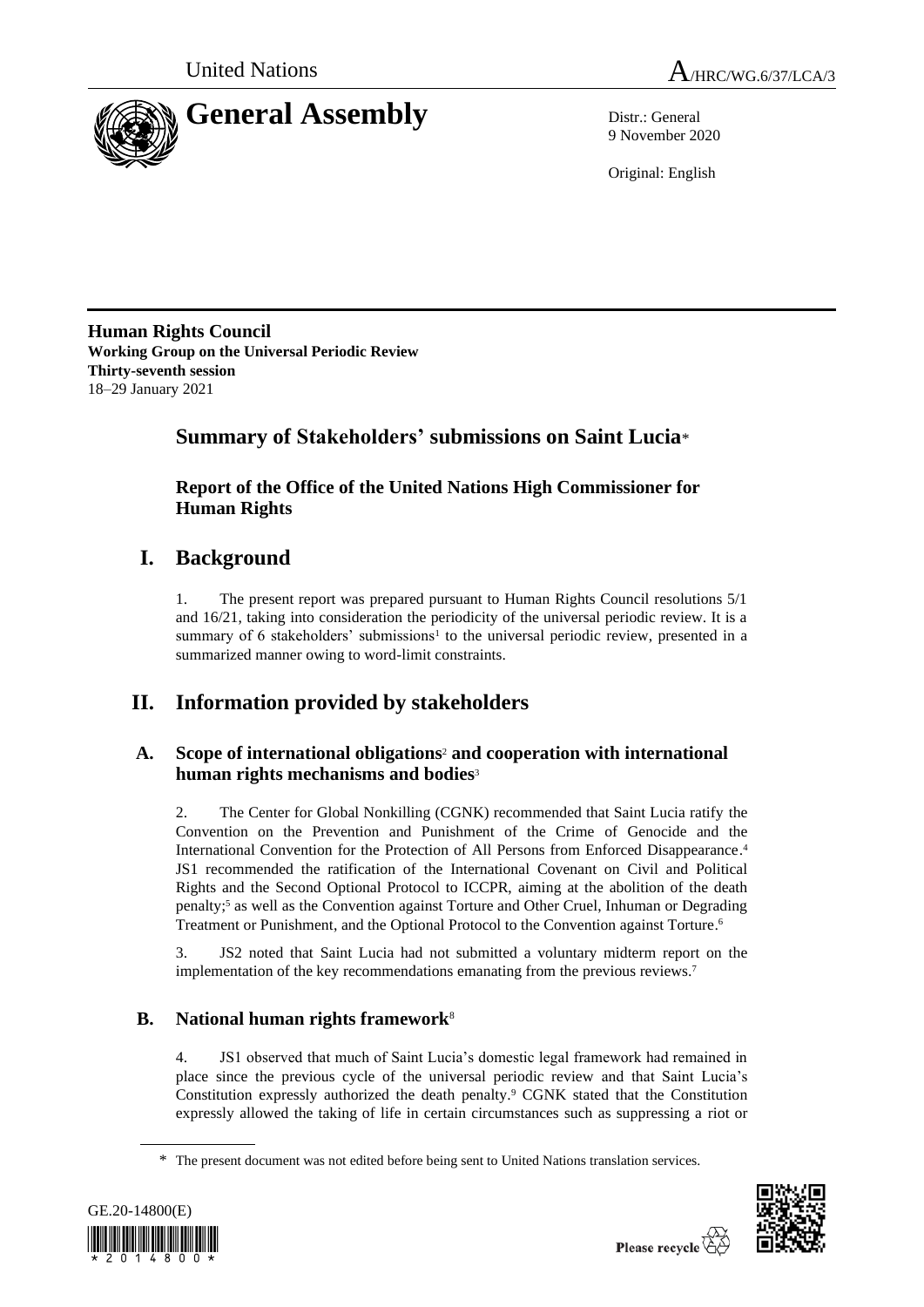insurrection, or to prevent the commitment of criminal offences, sending the wrong message about the protection of life and recommended that the people of Saint Lucia and the authorities engage in a participative process to amend the Constitution. 10

# **C. Implementation of international human rights obligations, taking into account applicable international humanitarian law**

## **1. Cross-cutting issues**

## *Equality and non-discrimination*<sup>11</sup>

5. Human Rights Watch (HRW) stated that Saint Lucia did not have comprehensive laws that prohibited discrimination on grounds of gender identity and sexual orientation. HRW indicated that during the previous cycle of the universal periodic review, Saint Lucia had not supported recommendations<sup>12</sup> to repeal legislation that discriminated against LGBT and intersex people or recommendations<sup>13</sup> to decriminalize consensual sexual relations between consenting adults of the same sex. <sup>14</sup> Section 131 of Saint Lucia's 2006 Labour Act did prohibit employers from "unfairly dismissing" a person on the basis of their sexual orientation, but did not prohibit such dismissal on the basis of gender identity.<sup>15</sup>

6. HRW stated that Saint Lucia should: pass comprehensive anti-discrimination legislation that prohibited discrimination on grounds of gender identity and sexual orientation—including in the employment, housing, access to education, and health care sectors—and that specified effective measures to identify, prevent, and respond to such discrimination; and amend Section 131 of Saint Lucia's 2006 Labour Act so that the prohibition from "unfairly dismissing" a person on the basis of their sexual orientation include gender identity.<sup>16</sup> Just Atonement Inc. (JAI) recommended establishing and implementing policies to address workplace discrimination, and implementing education programs to raise awareness on gender and sexual diversity.<sup>17</sup> JS2 recommended introducing legal and practical measures to eliminate discrimination against lesbian, gay, bisexual, transgender and intersex persons including by repealing discriminatory legislation.<sup>18</sup>

7. HRW noted that Section 133 of Saint Lucia's Criminal Code on "buggery" criminalized consensual same-sex conduct. Additionally, Section 132 of the Criminal Code on "gross indecency" exempted from punishment any act "committed in private between an adult male person and an adult female person, both of whom consent" but did not protect private acts between same-sex couples.<sup>19</sup> JS2 made similar observations noting that the penalty for buggery was imprisonment for ten years.<sup>20</sup>

8. HRW stated that while buggery and gross indecency laws in Saint Lucia were seldom enforced against consenting persons, their impact was pernicious. Laws criminalizing same-sex conduct reinforced already-existing societal prejudices, effectively giving social and legal sanction for discrimination, violence, stigma, and prejudice against LGBT individuals.<sup>21</sup> JAI made similar observations indicating that LGBTQ+ citizens faced verbal harassment on a daily basis, and even physical threats. JAI added that they were also often denied access to healthcare, the job market, and protection from the police.<sup>22</sup>

9. HRW stated that Saint Lucia should*:* repeal Section 133 of the Criminal Code, which criminalizes consensual same-sex conduct; and amend Section 132 of the Criminal Code to exempt from punishment all private consensual sexual acts, whether by persons of the same or different sex.<sup>23</sup>

### *Development, the environment, and business and human rights*<sup>24</sup>

10. JAI stated that Saint Lucia was among the most vulnerable states to the adverse impacts of climate change for a number of reasons, including its geography and its economy. Islands in the Caribbean were vulnerable to Atlantic hurricanes and tropical storms and Saint Lucia's small geographical area meant that natural disasters had countrywide effects. Additionally, as 70-80 percent of the population was located along the coastal belt, intense hurricanes had direct effects on the livelihood of close to all of its citizens. JAI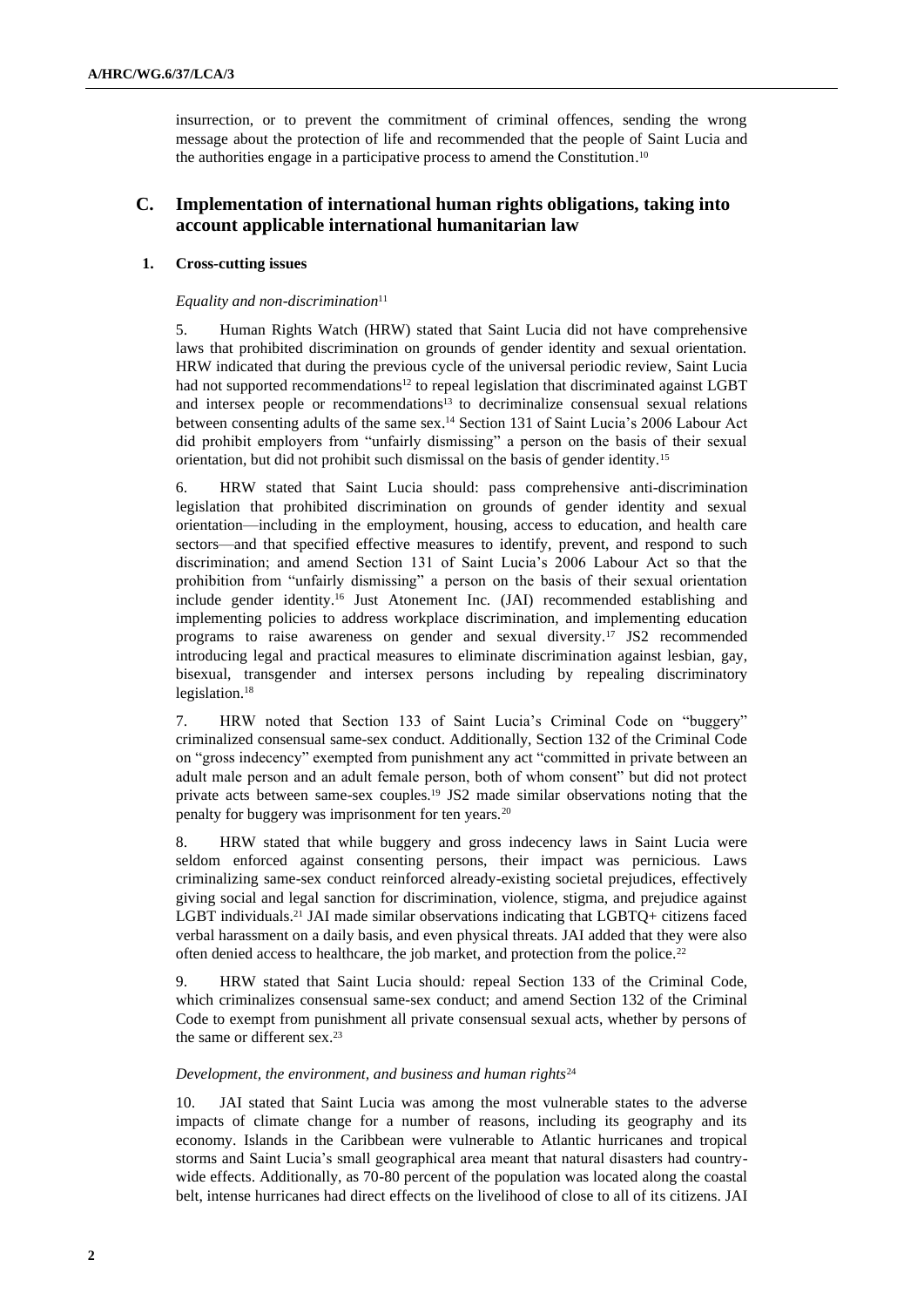also noted that the impact of hurricanes would be particularly crippling in times of a global pandemic.<sup>25</sup>

11. JAI highlighted that Saint Lucia's economy largely depended on the agriculture and tourism sectors, which accounted for over half of the country's Gross Domestic Product (GDP). Increasingly intense hurricanes and salt-water intrusion had already led to a decline in agricultural output, and projected beach erosion would negatively impact the tourism industry.<sup>26</sup> JAI noted that studies indicated the complete erosion and flooding of at least 11percent and 24 percent of all island beaches by 2040. Moreover, critical infrastructure, including two international seaports and two airports, were located on low-lying coastal land and that rising intensity of storms and sea-level would disrupt traffic in and out of these hubs, negatively affecting the tourism industry.<sup>27</sup>

12. JAI stated that climate change also directly impacted individual livelihoods of Saint Lucian citizens. According to JAI, with more intense damage caused by hurricanes each year, an increasing number of citizens needed to be evacuated and by 2100, rising sea-level would likely displace 20 percent of the population from their homes permanently. However, because central Saint Lucia was geographically unsuited for living, consisting of mostly mountains, and surrounding Caribbean islands also faced similar perils, those displaced because of climate change would have limited options.<sup>28</sup>

13. JAI also noted that Saint Lucia had adopted policies to both mitigate and adapt to climate change. In 2015, Saint Lucia made its first Nationally Determined Contribution (NDC) submission under the Paris Agreement, and the Government had also established the National Adaptation Plan (NAP) for 2018–2028. Although the State had identified the necessary infrastructure, the biggest setback of the NAP was the lack of financial resources.<sup>29</sup>

14. JAI recommended that Saint Lucia: implement in full the policies set out in Saint Lucia's NAP; and continue to research and establish adaptation plans beyond 2028 to ensure that Saint Lucia was a sustainable place to live in the long-term.<sup>30</sup> It also recommended that Saint Lucia coordinate with other Small Island Developing States (SIDS) and third countries to create an inter-governmental system for displaced citizens to seek asylum in extreme weather events.<sup>31</sup>

15. JAI also stated that, though under the Paris Agreement, countries had committed to jointly mobilizing \$100 billion per year by 2020 to address the needs of developing countries, including SIDS such as Saint Lucia, this funding had not yet reached such states. Moreover, small island nations could not access the Green Climate Fund for the purpose of adapting to future climate change impacts.<sup>32</sup> JAI stated that larger emitting countries should financially contribute to Saint Lucia's NAP programs and provide technological assistance.<sup>33</sup>

### **2. Civil and political rights**

### *Right to life, liberty and security of person*<sup>34</sup>

16. JS1 highlighted that during the previous cycle of the universal periodic review, the Government of Saint Lucia had noted recommendations<sup>35</sup> to establish a formal moratorium on the death penalty. JS1 also observed that, in responding to these recommendations, the Government had however, recalled "that there has been a de facto moratorium on the death penalty since 1995". JS1 stated that Saint Lucia had effectively observed a moratorium since 2011, when courts issued the last death sentences, but that the death penalty still existed under law. To its credit, Saint Lucia had had no person on death row since 2013, eliminating the imminent possibility of executions.<sup>36</sup>

17. JS1 indicated that the death penalty was available as a sentence for various violent crimes, including aggravated murder, the murder of criminal justice personnel, including members of the police, murders committed in the course of or in furtherance of sex offenses, hate crimes, and drug trafficking, murders committed in furtherance of acts of terrorism, murders for capital gain, murders that are part of multiple murders, and murders by an offender who has previously been convicted of murder.<sup>37</sup>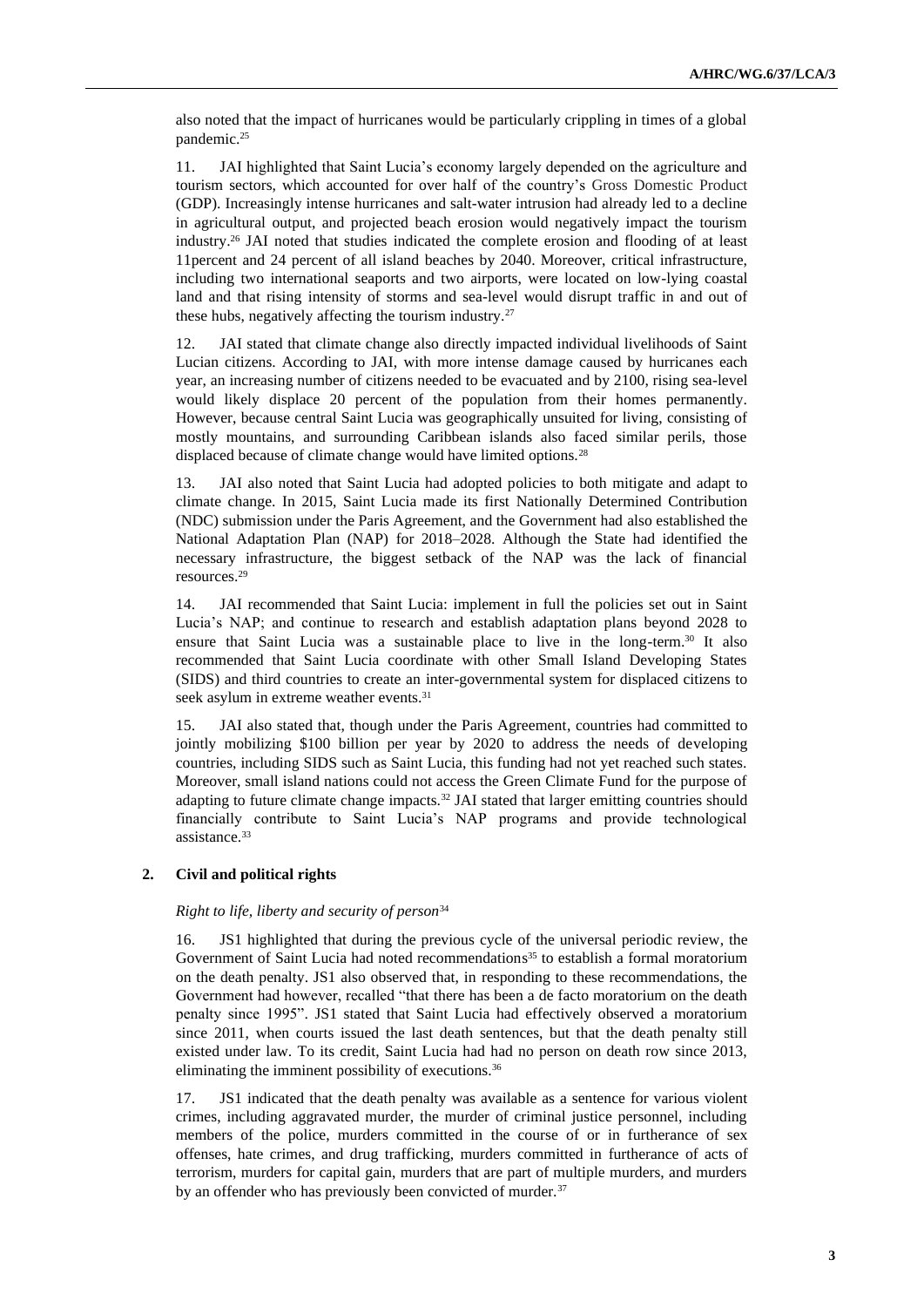18. JS1 noted, however, that the death penalty was not a mandatory punishment for any crime. Judges may consider mitigating factors and the Governor-General had the authority to grant clemency, a pardon, or a stay of execution. Additionally, Saint Lucia prohibited courts from sentencing people to death for crimes committed as juveniles. The law also prohibited sentencing pregnant women or people with psycho-social disabilities, subject to qualifications, to the death penalty.<sup>38</sup>

19. JS1 recommended that Saint Lucia: abolish the death penalty and replace it with a sentence that was fair, proportionate, and in compliance with international human rights standards; impose an immediate, official moratorium on the death penalty; and prior to any public referendum concerning the death penalty, conduct a comprehensive awarenessraising campaign on human rights and alternatives to the death penalty, in collaboration with civil society organizations in the region.<sup>39</sup>

20. JS1 also recommended that Saint Lucia ensure that each person potentially eligible for a death sentence was represented by competent counsel at all stages of judicial proceedings and while pursuing relief under the prerogative of mercy, regardless of the person's ability to pay for legal representation.<sup>40</sup>

21. JAI stated that although the Police Act (1965) made any "unnecessary" use of police violence liable to a fine, the legislation did not define "unnecessary" force. JAI noted the investigative report which had concluded that in 2010-2011, the Royal Saint Lucia Police Force (RSPF) had effectively created "death lists" to deliberately kill suspected criminals and staged the crime scenes to cover up the killings. Many other cases of police violence awaited review, as procedures to investigate police officers were often delayed.<sup>41</sup>

22. JAI recommended that Saint Lucia: adopt a law on use of police force which clarified what constitutes "unnecessary" force; adopt a law prohibiting the use of firearms by police during arrests to protect property and clarifying that the use of firearms is only legal when used to avoid the imminent threat of death or serious injury; and establish an independent agency to investigate cases that involve the use of police force, ensuring transparent and efficient procedures.<sup>42</sup>

#### *Administration of justice, including impunity, and the rule of law*<sup>43</sup>

23. JS1 indicated that though the Constitution guaranteed a fair hearing within a reasonable time by an independent and impartial court established by law, the judicial system continued to face many challenges, including inadequate protections for witnesses, as well as limited forensic capabilities and delays in processing evidence.<sup>44</sup>

24. JAI recommended that Saint Lucia: establish and implement police training programs on appropriate use of force and provide guidelines on civil confrontation; <sup>45</sup> and that it continue to offer diversity training programs for the police that focused on police interactions with the LGBTQ+ community, and expand the training programs to all government employees.<sup>46</sup>

25. JS1 also recommended that Saint Lucia continue to recognize the jurisdiction of the Judicial Committee of the Privy Council and the Eastern Caribbean Supreme Court over criminal appeals arising out of cases originating in Saint Lucia.<sup>47</sup>

26. JS1 noted that the Bordelais Correctional Facility, the island's central prison, had reported in 2019, that its remand population was at the highest in four years. JS1 also noted reports that the prison population had been 105.4% of capacity in 2017 and that people in the prison lacked access to clean drinking water. 48

27. JS1 recommended that Saint Lucia: ensure that detention conditions complied with the Nelson Mandela Rules; and ensure the improvement of detention conditions, particularly with respect to food, health care, sanitation, and quarantine measures, so as to minimize the risk of spread of COVID-19, particularly for people at greater risk.<sup>49</sup>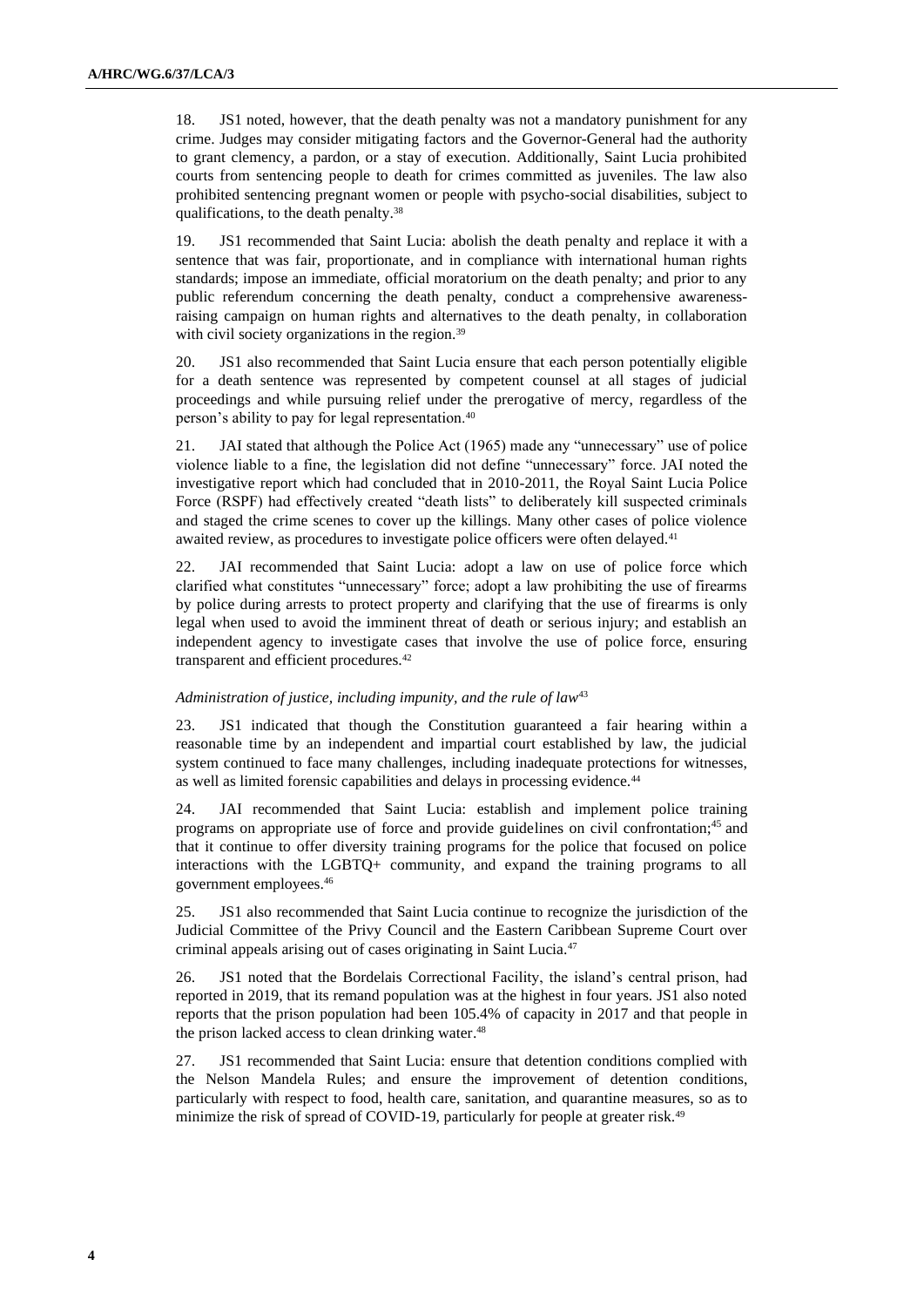### **3. Economic, social and cultural rights**

#### *Right to health*<sup>50</sup>

28. The Saint Lucia Planned Parenthood Association (SLPPA) noted that Saint Lucia had not received any recommendation on comprehensive sexuality education or sexual and reproductive health during the previous universal periodic reviews. 51

29. SLPPA indicated that Saint Lucia had taken steps to pass policy to protect and support the sexual and reproductive health and rights of children and adolescents. $52$ Similarly, JS2 stated that the Education Ministry had made significant strides over the years to incorporate non-traditional information into school curricula.<sup>53</sup>

30. JS2 indicated, however, that moral and religious norms appeared to still dictate the content of the Health and Family Life Education curricula as well as the delivery of the content. The constant outcry against exposing youth and adolescents to information related to their sexual health remained a barrier.<sup>54</sup>

31. SLPPA stated that the Health and Family Life Education curriculum did not effectively provide the education, information, tools and skills for young people to navigate their sexuality. SLPPA noted that though the data for 2016 of the Adolescent Fertility Rate in Saint Lucia recorded a miniscule decrease from the previous number for December 2015, the rate of births for women aged 15-19 was still extremely high.<sup>55</sup>

32. SLPPA stated that Saint Lucia's Health and Family Life curriculum, needed to reflect and impact the reality of children and adolescence and adhere to United Nations standards. Without this, children and adolescents would continue to be vulnerable and at high risk of intimate partner violence, sexual violence, unplanned pregnancy and sexually transmitted infections.<sup>56</sup>

33. JS2 recommended that Saint Lucia: revise the existing Health and Family Life Education curriculum to bring it in line with United Nations technical guidelines on comprehensive sexuality education; provide on-going and regular training for teachers and providers to ensure content is delivered in a non-judgmental, evidence-based and nonbiased manner which does not reinforce existing cultural, religious or gender stereotype; and remove all barriers to contraceptive access for young people of 16 years and older since the age of consent for sex permitted by law is 16 years, and facilitate intensive provider education about the laws.<sup>57</sup>

34. JS2 stated that the Saint Lucia parliament had legalized abortion under specific conditions, including cases of rape, incest, gross foetal abnormality or when the pregnancy was a threat to the life or health of the woman. However, the restrictions relating to abortion which remained in the Criminal Code of Saint Lucia, had resulted in women being unable to access abortion effectively. The result had been the continuation of unsafe abortions and the use of abortifacient medicines which were available on the black market, without prescriptions.<sup>58</sup>

35. JS2 added that there was no education and training available for health professionals and no protocols in place to facilitate the limited provisions within the law, which allowed access to abortion.<sup>59</sup> JS2 recommended that Saint Lucia provide protocols for effective procurement of abortion services, and increase the legal access to abortion for all women.<sup>60</sup>

#### **4. Rights of specific persons or groups**

#### $Women<sup>61</sup>$

 $36.$  JS2 noted that Saint Lucia had accepted recommendations<sup>62</sup> on gender-based violence including on domestic violence, sexual violence and marital rape. JS2 indicated that these recommendations involved different actions to be taken by various government areas and included practical steps, measures, policies and legislative framework modifications but that none of those recommendations had been fully implemented.<sup>63</sup>

37. JS2 added that domestic violence remained a significant problem, but noted that there had been no prosecutions of crimes of gender-based violence during 2018. While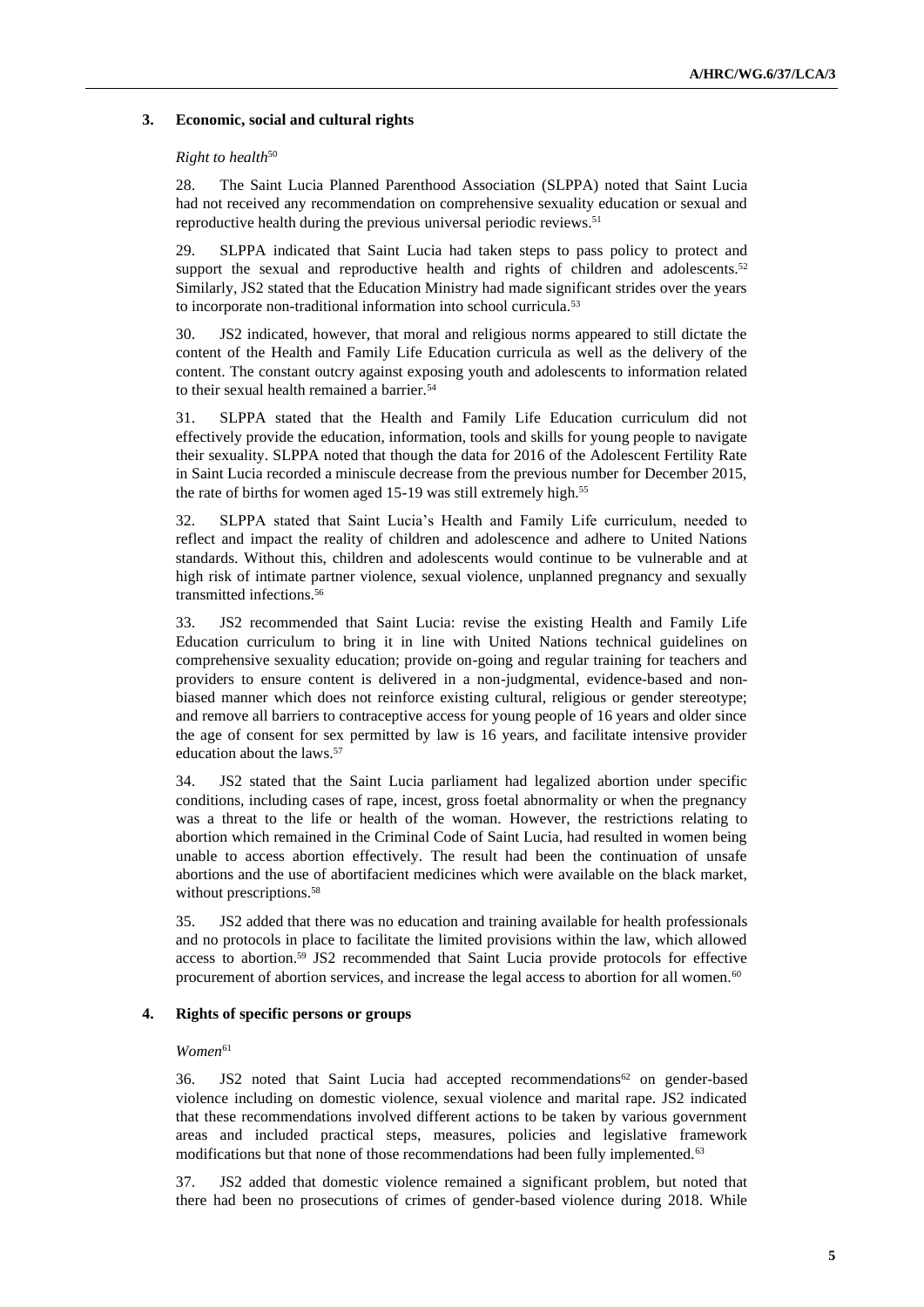police were willing to arrest offenders, the Government prosecuted crimes of violence against women only when the victim pressed charges. The Gender Relations Department identified lack of training in trauma-specific interview techniques as a major problem for evidence collection.<sup>64</sup>

38. JS2 indicated that, according to statistics, incidents of rape in Saint Lucia were much higher than incidents of rape on a global scale and violence against women was disturbingly high.<sup>65</sup> JS2 highlighted that the law criminalized spousal rape only when a couple was divorced or separated or when a protection order had been issued by the Family Court. Two recommendations on this topic had been received and accepted in previous reviews, however, there had been no developments on this issue.<sup>66</sup>

39. JS2 observed that though the legal framework could be improved, the biggest problems were the inconsistent application of the law in practice, and the approach of individual judges, police officers, social workers, medical staff, educational workers and other professionals who were the contact points of victims. JS2 indicated that quality and well-established multisector cooperation of all relevant stakeholders in the field of violence prevention and control was necessary.<sup>67</sup>

40. JS2 recommended that Saint Lucia ensure effective multi-sectoral services to address gender-based violence. This should include: ensuring the full range of medical, legal, psychosocial and livelihood services to victims of violence and rape without discrimination; providing reparation for crimes of sexual violence; and protecting the privacy and security of women who filed reports and testified about sexual and genderbased violence. Saint Lucia should also adequately implement its legislative framework addressing domestic and sexual violence, and ensure the inclusion of legal provisions on marital rape, as well as a specific definition of violence against women.<sup>68</sup>

#### *Children*<sup>69</sup>

41. SLPPA highlighted that on 20 November 2018, Saint Lucia had passed the Child Justice Bill and the Children Care, Protection and Adoption Bill.<sup>70</sup>

42. SLPPA noted that over one thousand child abuse cases had been reported over the period of 2010-2015. Sexual abuse was the most common type of reported child abuse, accounting for 34 per cent, of all reported cases. Generally girls accounted for over 70 per cent of the victims. The 12-16 year old group were most often victims and many of the total cases were cases of incest.<sup>71</sup>

43. SLPPA also recalled a survey which had indicated a strong relationship between early marriage/union and rates of women from the poorest households.<sup>72</sup>

 $<sup>1</sup>$  The stakeholders listed below have contributed information for this summary; the full texts of all</sup>

#### *Notes*

|                                                       | тне заксибного няса бего и нате сонатоакса пионнанон тог ану запинату, ате тап коль от ан |
|-------------------------------------------------------|-------------------------------------------------------------------------------------------|
| original submissions are available at: www.ohchr.org. |                                                                                           |
| Civil society                                         |                                                                                           |
| Individual submissions:                               |                                                                                           |
| <b>CGNK</b>                                           | Center for Global Nonkilling, Grand-Saconnex (Switzerland);                               |
| <b>HRW</b>                                            | Human Rights Watch, Geneva (Switzerland);                                                 |
| JAI                                                   | Just Atonement Inc., New York (United States of America);                                 |
| <b>SLPPA</b>                                          | St. Lucia Planned Parenthood Association, Castries (Saint)                                |
|                                                       | Lucia).                                                                                   |
| <i>loint submissions:</i>                             |                                                                                           |
| JS 1                                                  | Joint submission 1 submitted by: The Advocates for Human                                  |
|                                                       | Rights, Minneapolis (The United States of America); and The                               |
|                                                       | World Coalition Against the Death Penalty;                                                |
| JS <sub>2</sub>                                       | <b>Joint submission 2 submitted by:</b> Akahata-Equipo de                                 |
|                                                       | Trabajo en Sexualidades y Géneros, Buenos Aires                                           |
|                                                       | (Argentina); The Caribbean Association for Feminist Research                              |
|                                                       | and Action (CAFRA); Caribbean Right Here Right Now                                        |
|                                                       | Platform Sexual Rights Initiative (C-RHRN).                                               |
|                                                       |                                                                                           |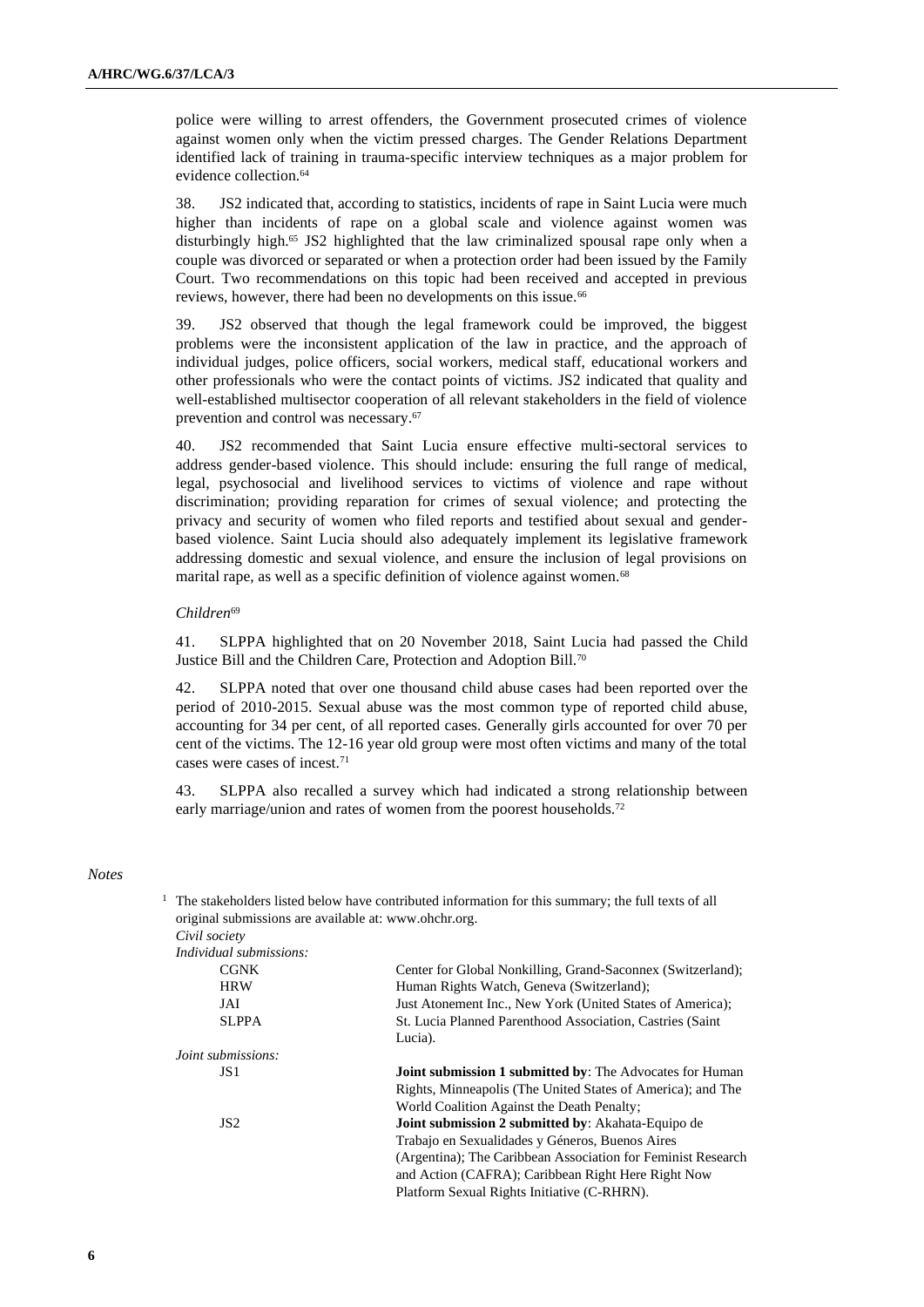<sup>2</sup> The following abbreviations are used in UPR documents:

| <b>ICERD</b>      | International Convention on the Elimination of All Forms of     |
|-------------------|-----------------------------------------------------------------|
|                   | Racial Discrimination;                                          |
| <b>ICESCR</b>     | International Covenant on Economic, Social and Cultural         |
|                   | Rights:                                                         |
| <b>OP-ICESCR</b>  | Optional Protocol to ICESCR;                                    |
| <b>ICCPR</b>      | International Covenant on Civil and Political Rights;           |
| <b>ICCPR-OP 1</b> | Optional Protocol to ICCPR;                                     |
| <b>ICCPR-OP 2</b> | Second Optional Protocol to ICCPR, aiming at the abolition of   |
|                   | the death penalty;                                              |
| <b>CEDAW</b>      | Convention on the Elimination of All Forms of Discrimination    |
|                   | against Women;                                                  |
| <b>OP-CEDAW</b>   | Optional Protocol to CEDAW;                                     |
| <b>CAT</b>        | Convention against Torture and Other Cruel, Inhuman or          |
|                   | Degrading Treatment or Punishment;                              |
| OP-CAT            | Optional Protocol to CAT;                                       |
| <b>CRC</b>        | Convention on the Rights of the Child;                          |
| OP-CRC-AC         | Optional Protocol to CRC on the involvement of children in      |
|                   | armed conflict:                                                 |
| OP-CRC-SC         | Optional Protocol to CRC on the sale of children, child         |
|                   | prostitution and child pornography;                             |
| OP-CRC-IC         | Optional Protocol to CRC on a communications procedure;         |
| <b>ICRMW</b>      | International Convention on the Protection of the Rights of All |
|                   | Migrant Workers and Members of Their Families;                  |
| <b>CRPD</b>       | Convention on the Rights of Persons with Disabilities;          |
| <b>OP-CRPD</b>    | Optional Protocol to CRPD;                                      |
| <b>ICPPED</b>     | International Convention for the Protection of All Persons      |
|                   | from Enforced Disappearance.                                    |

<sup>3</sup> For relevant recommendations see A/HRC/31/10, paras. 88.1–88.29, and 88.47–88.52.

- 5 JS1, para. 19. See also CGNK, p. 7.
- 6 JS1, para. 19.
- $7$  JS2, para. 2.
- <sup>8</sup> For relevant recommendations see A/HRC/31/10, paras. 88.30–88.34, and 88.36–88.45.
- 9 JS1, para. 9.
- <sup>10</sup> CGNK, p. 7. See also JAI, paras. 19 and 22.
- <sup>11</sup> For relevant recommendations see A/HRC/31/10, paras. 88.53, and 88.59–88.71.
- <sup>12</sup> For relevant recommendations see A/HRC/31/10, paras. 88.61 (Australia), 88.62 (Germany), 88.64 (Netherlands).

<sup>13</sup> For relevant recommendations see A/HRC/31/10, paras. 88.60 (Slovenia), 88.66 (Spain), 88.67 (United States of America), 88.68 (Uruguay), and 88.69 (Chile).

- <sup>14</sup> HRW, para. 4.
- <sup>15</sup> HRW, para. 11. See also JAI, para. 27 JS2, para. 24.
- <sup>16</sup> HRW, para. 15.
- <sup>17</sup> JAI, para. 31.
- <sup>18</sup> JS2, para. 27.
- <sup>19</sup> HRW, para. 3.
- <sup>20</sup> JS2, para. 23.
- <sup>21</sup> HRW, para. 7.
- <sup>22</sup> JAI, para. 28.
- <sup>23</sup> HRW, para.10. See also JS2, para. 26.
- <sup>24</sup> For relevant recommendations see A/HRC/31/10, paras. 88.120-88.121.
- <sup>25</sup> JAI, paras. 4-5.
- <sup>26</sup> JAI, para. 4.
- <sup>27</sup> JAI, para. 7.
- <sup>28</sup> JAI, paras. 8-9.
- <sup>29</sup> JAI, para. 11.
- <sup>30</sup> JAI, para. 13.
- <sup>31</sup> JAI, para. 15.
- <sup>32</sup> JAI, para. 12.
- <sup>33</sup> JAI, para. 17.
- <sup>34</sup> For relevant recommendations see A/HRC/31/10, paras. 88.34, 88.72–88.78, 88.85, and 88.99–

<sup>4</sup> CGNK, pp. 6-7.